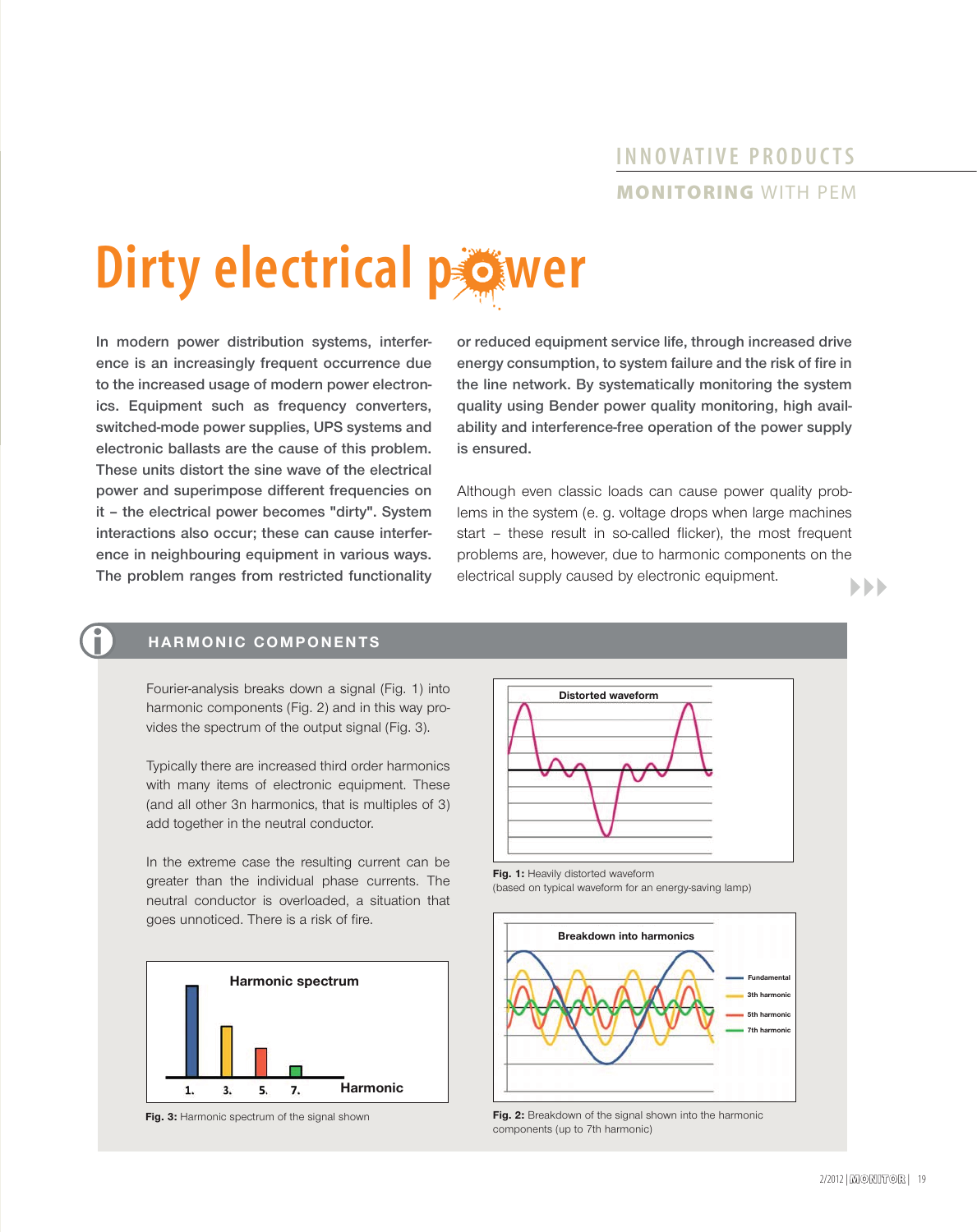### **INNOVATIVE PRODUCTS**

**These phenomena and their effects are already addressed** in the standards. For instance, DIN VDE 0100-430 requires overload detection for the neutral conductor if an excessive load is to be expected due to harmonics.

> If the recommendations in the quoted standard are implemented, the destruction of the neutral conductor can be prevented by the protective device tripping in time. However, in practice this action only moves the problem elsewhere: the risk of fire and the risk of the destruction of the neutral conductor are prevented by a shutdown. Although the operation of the electrical installation is safe, the availability is reduced due to the frequent downtimes.

> This situation can be rectified by monitoring using a power quality and energy measurement.

> The continuous monitoring of the system quality follows Bender's basic principle: signal instead of switch. In this way potentially dangerous situations are detected and signalled at an early stage – this means there is enough time to take

corrective measures without the need to shut down equipment or even the entire installation. In the example of the monitored neutral conductor, in the event of an overload less important loads can be shut down via switching signals before the complete supply is interrupted by the protective device tripping.

#### **Power quality monitoring as a useful addition to residual current monitoring (RCM)**

By using residual current monitoring, degradations in the level of the insulation in an installation or specific installation components can be detected before a high fault current causes protective devices to trip.

This gain in time makes it possible to take the necessary measures and contributes to the high availability of the installation. Similarly, by using power quality monitoring, for instance to detect harmonics, a hazard for the installation can be detected at an early stage before the protective device trips.

|                  | <b>RCM</b>                                                                                                                                                                                                       | <b>PEM</b>                                                                                                                                                                  |
|------------------|------------------------------------------------------------------------------------------------------------------------------------------------------------------------------------------------------------------|-----------------------------------------------------------------------------------------------------------------------------------------------------------------------------|
| <b>Safety</b>    | Continuous monitoring of the residual<br>currents reduces risk of fire                                                                                                                                           | Overloaded N conductor and equipment<br>overload due to PQ effects at a glance                                                                                              |
| <b>Savings</b>   | Installation operated with good EMC<br>characteristics (no stray protective conductor<br>currents) ensures trouble-free operation<br>and high availability                                                       | Energy management and PQ monitoring<br>linked in one device (decentral) and in one<br>software application (central) permit qualified<br>evaluation of measures implemented |
| <b>Standards</b> | Permanently installed monitoring with RCM<br>technology permits modified test intervals in<br>accordance with BGV-A3 and Betriebssicherhe<br>itsverordnung (German ordinance on industrial<br>safety and health) | Monitoring of the quality of the voltage<br>in accordance with DIN EN 50160,<br>EN 61000-2-2, EN 61000-2-4 and<br>DIN EN 61000-4-30                                         |

#### **HOW RCM AND POWER QUALITY MONITORING COMPLEMENTS EACH OTHER:**